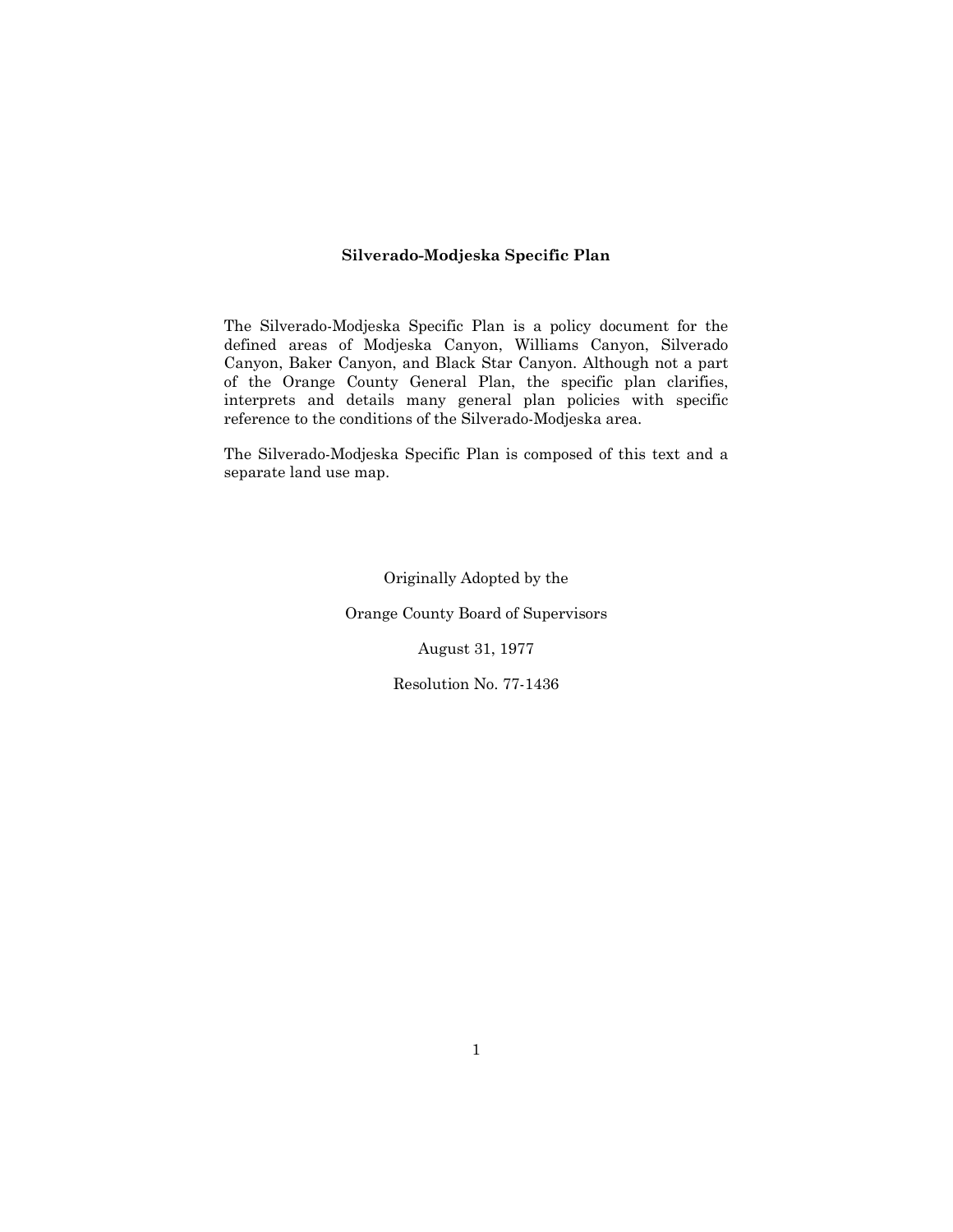# **CONTENTS**

# **LAND USE**

# **CONSERVATION**

# **SAFETY**

| Geologic Hazards (1990) (1990) (1990) (1991) (1991) (1991) (1991) (1991) (1991) (1991) (1991) (1991) (1991) (1 |  |
|----------------------------------------------------------------------------------------------------------------|--|
|                                                                                                                |  |

# OPEN SPACE

# **CIRCULATION**

### **SCENIC HIGHWAY**

### **NOISE**

# 

# HOUSING

# SPECIFIC PLAN AMENDMENTS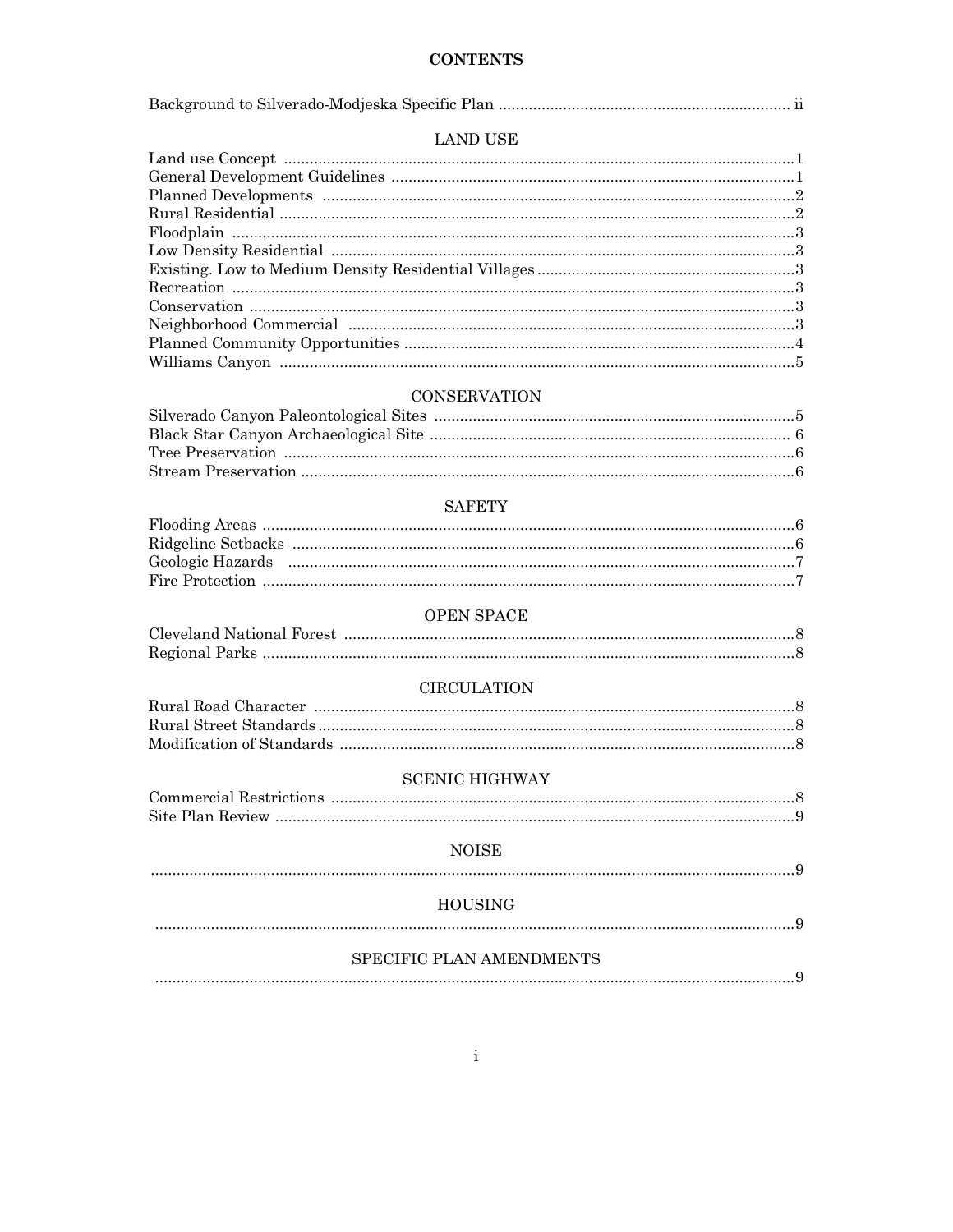During 1974 citizens of the Foothill Corridor organized a committee and secured the services of a private consultant to prepare a plan for the area. The result was the Foothill Corridor Policy Plan which was subsequently accepted by the Board of Supervisors for the purpose of interim planning and development guidance. During 1974 citizens of the Foothill Corridor<br>organized a committee and secured the<br>services of a private consultant to prepare a<br>plan for the area. The result was the Foothill<br>Corridor Policy Plan which was subsequently<br>a

Recognizing the citizens' need for further county assistance, the Environmental Management Agency proposed a Silverado Modjeska planning study, composed of three of eleven planning areas identified in the Foothill Corridor Policy Plan. The purpose of the program was to ensure the preservation of the rural environment and lifestyle of the area while providing for reasonable development. Modjeska planning study, composed of three<br>
Foothill Corridor Policy Plan. The purpose of<br>
the program was to ensure the preservation of<br>
the rural environment and lifestyle of the area<br>
while providing for reasonable deve



In 1977, EMA conducted numerous environmental, social and economic studies. Interested citizens formed the Silverado-Modjeska community planning committee to assist the county. EMA planners and consultants met more than 75 times with the community planning committee and interested citizens, conducted questionnaire surveys and held five<br>
public meetings.<br>
The result of all these efforts was the public meetings.



Silverado-Modjeska Community Plan and Environmental Impact Report, an information document as well as a planning guide. This Specific Plan is based upon the majority of findings and recommendations in Community Plan Report. It is a policy document for the defined areas of Modjeska Canyon, Williams Canyon, Silverado Canyon, Baker Canyon, and Black Star Canyon. Although not a part of the Orange County General Plan, the specific plan clarifies, interprets and details many general plan policies with specific reference to the conditions of the Silverado-Modjeska area. re than 75 times with the community<br>cted questionnaire surveys and held five<br>result of all these efforts was the<br>do-Modjeska Community Plan and<br>nmental Impact Report, an information the

The Silverado-Modjeska Specific Plan was

originally adopted by the Orange County Board of Supervisors on August 31, 1977. Amendments to this plan have subsequently been approved by the Board of Supervisors. The Silverado-Modjeska Specific Plan was<br>originally adopted by the Orange County Board of Supervisors on August 31, 1977.<br>Amendments to this plan have subsequently been approved by the Board of Supervisors.<br>For information starting on page 9.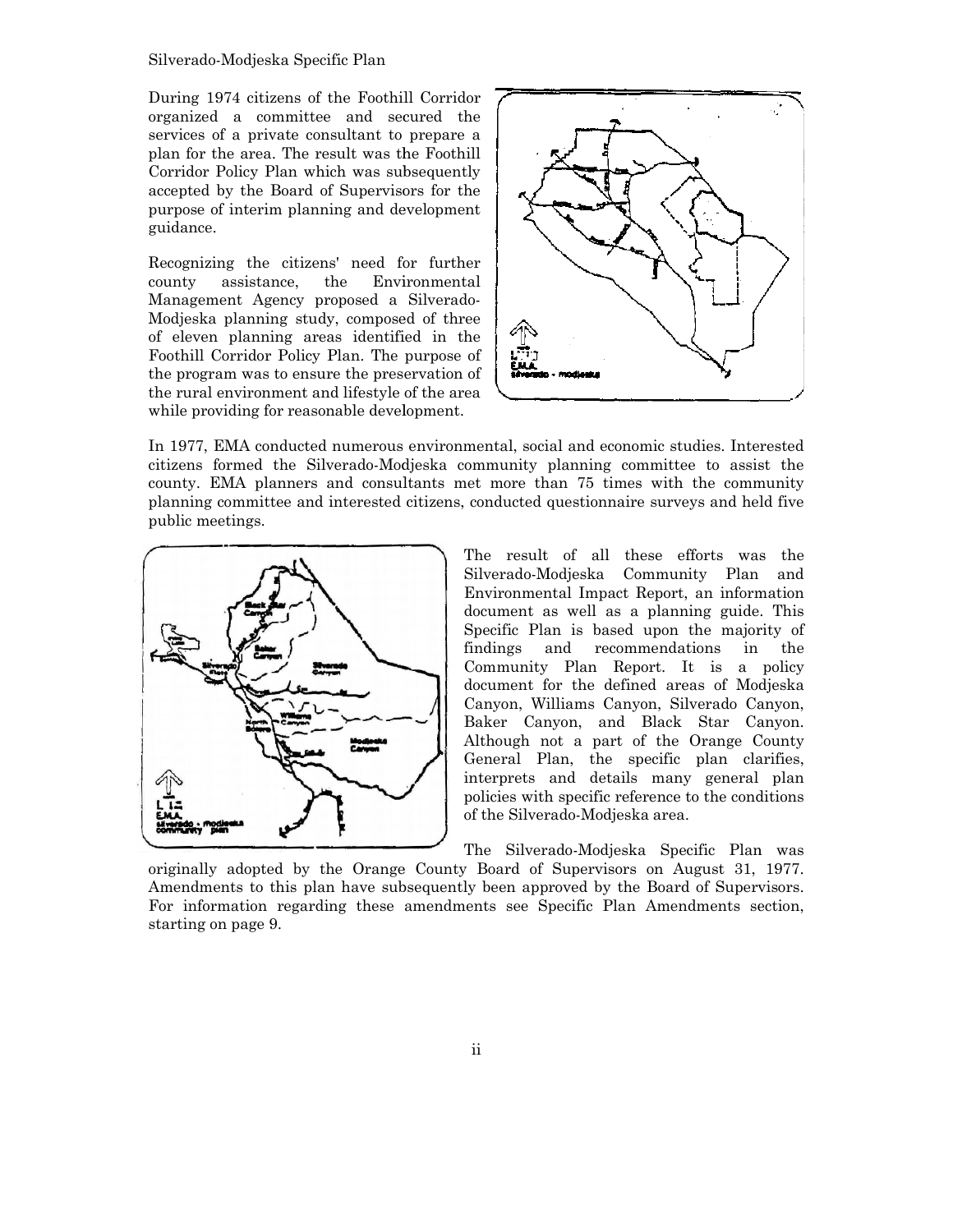#### **LAND USE**

# **Land Use Concept**

Modjeska Canyon and Silverado Canyon are devoted primarily to residential use. Williams Canyon is designated for residential uses which are compatible with possible sand and gravel extraction. Concentration of development in canyon bottoms is emphasized in order to take advantage of better access and fire protection relative to the steep hillsides and narrow ridgelines. Existing residential densities in Silverado and Modjeska Canyons are recognized but further development is allowed at significantly lower densities to mitigate sewer and flood hazard problems. Baker Canyon and Black Star contain both recreation and residential uses which have been specifically allocated on the basis of topography, existing uses and proposed regional parks.

In calculating densities or lot sizes allowable under this plan, gross acreage should be used; all references to acreage in this text mean gross acres. In the developed portion of Silverado and Modjeska Canyons where existing densities exceed 1 du/ac, the creation of any new lots is not allowed. The Specific Plan Land Use Map indicates these existing higher density areas for purposes of comparison and not as a guide to the creation of lot sizes.

Population projections based on this plan shall not be construed to be population ceilings for the Silverado-Modjeska area.

# **General Development Guidelines**

It is the intent of the county to promote subdivision and construction that will least disturb natural contours and vegetation. All cut and fill banks shall be finished to harmonize with the existing topography. Abrupt changes of graded areas are to be avoided, rounding all edges into the natural topography and planting with appropriate vegetation. In no event will any development be allowed to proceed if the tentative plans submitted indicate high cut and fill banks that will destroy the beauty and integrity of the natural terrain and vegetation.

The following guidelines shall apply to all residential and recreational development in the Silverado-Modjeska area. Only in cases where the public safety and welfare are issues, and/or where site conditions dictate a design which better fits the goals and policies of the Specific Plan will one or more of these development guidelines be exempted.

- 1. Building pads and their access to a public street shall be located and designed in a manner which preserves the natural landscape.
	- a. For any grading activity, the vertical height of any cut shall not exceed 10 feet, and the vertical height of any fill shall not exceed 10 feet. For graded roads the vertical height of any cut and/or fill shall not exceed 10 feet wherever feasible.
	- b. Landscape screening will obscure grading scars from view of any public road.
	- c. No grading will occur on slopes exceeding 45 percent except for fuelbreaks and community-wide emergency access routes.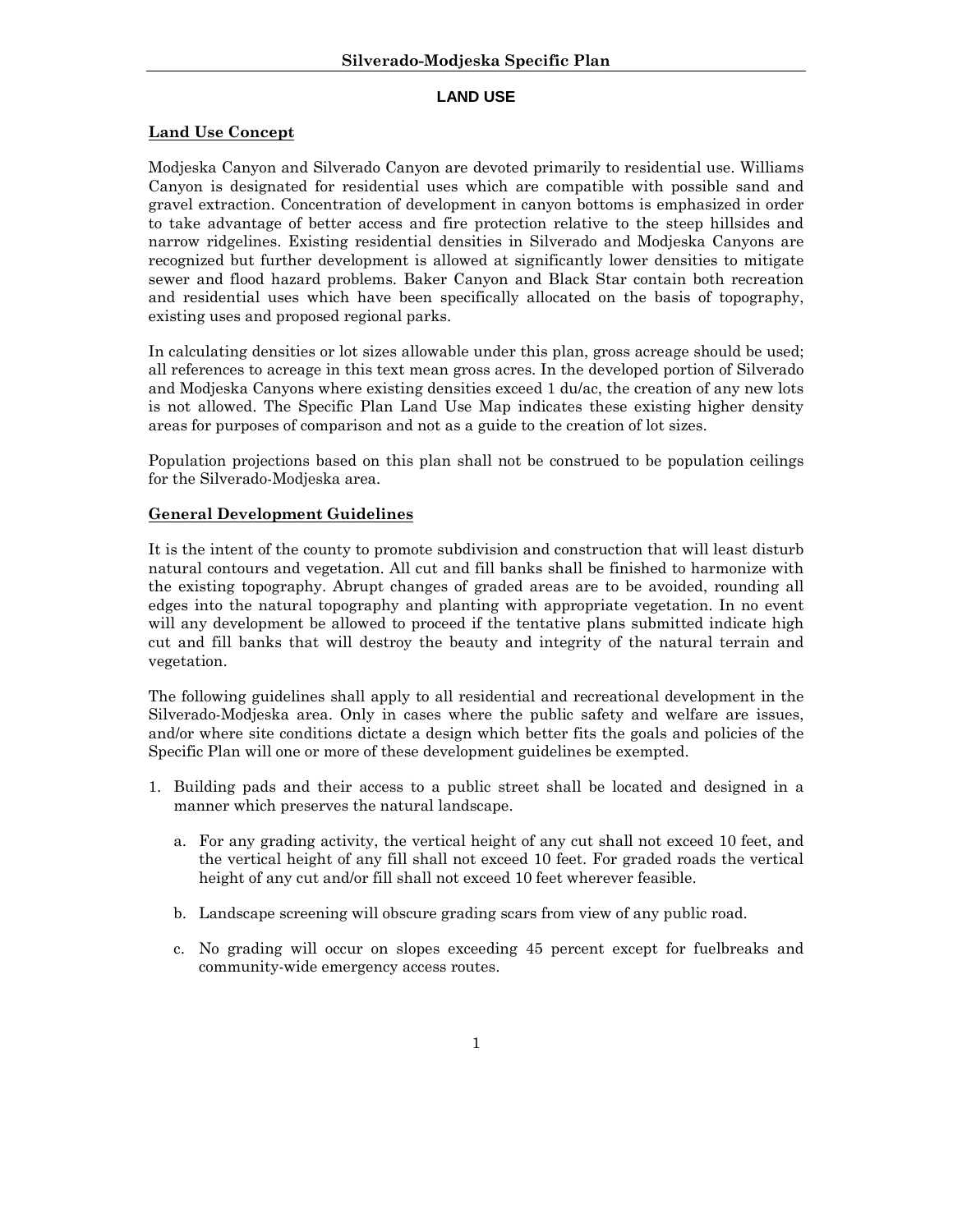- 2. All lots shall, be so designed that surface drainage from the lot will be drained directly to its own street frontage, approved natural water course, or improved easement with a minimum of control devices.
- 3. The lot arrangement shall be such that there will be no foreseeable difficulties, for reasons of topography or other conditions, in securing building permits to build on all lots in compliance with the Zoning Ordinance and Building Codes and in providing access to buildings on such lots from an approved street.
- 4. No structure will obscure that natural skyline as seen from existing public roads when the distance from the road to the structure is less than 3000 feet. From the viewer's perspective on the road, the skyline shall be defined as the division between the highest landforms and the sky.
- 5. The building pad shall be restricted to the area needed for dwellings and necessary adjuncts to the living area required for the enjoyment of the property provided that such adjuncts are in keeping with the rural aspects of the Specific Plan.

# **Planned Developments**

The purpose of planned developments in the Silverado-Modjeska area will be to reduce development problems in hillside areas and to preserve areas of natural scenic beauty through the encouragement of integrated planning, imaginative design and unified development control.

Variations in the minimum lot sizes associated with any land use designation for the purpose of planned developments should be encouraged for any lands in the Silverado-Modjeska area when:

- 1. the parcel is designated for Rural or Low Density residential uses;
- 2. it can be demonstrated that clustering can take place in canyon bottoms and areas under 45 percent slope without massive grading;
- 3. it can be demonstrated that steep terrain and ridgelines will be preserved as natural, private open space;
- 4. there is no overall population increase in the development parcel due to changes in lot sizes; and
- 5. it can be demonstrated that septic tanks are feasible.

# **Rural Residential**

Within the Rural Residential category, the Specific Plan Land Use Map specifies maximum densities of 1 du per 30,20,10,4 and 2 acres for specified geographical sub-areas. Maximum densities identified within the Rural Residential category will be allowed only when it can be demonstrated that the proposed locations of dwelling units and their access are feasible under the policies and guidelines of this plan as well as existing ordinances. Given the topographical constraints, it is assumed that parcels larger than the designated maximum will be appropriate in many areas.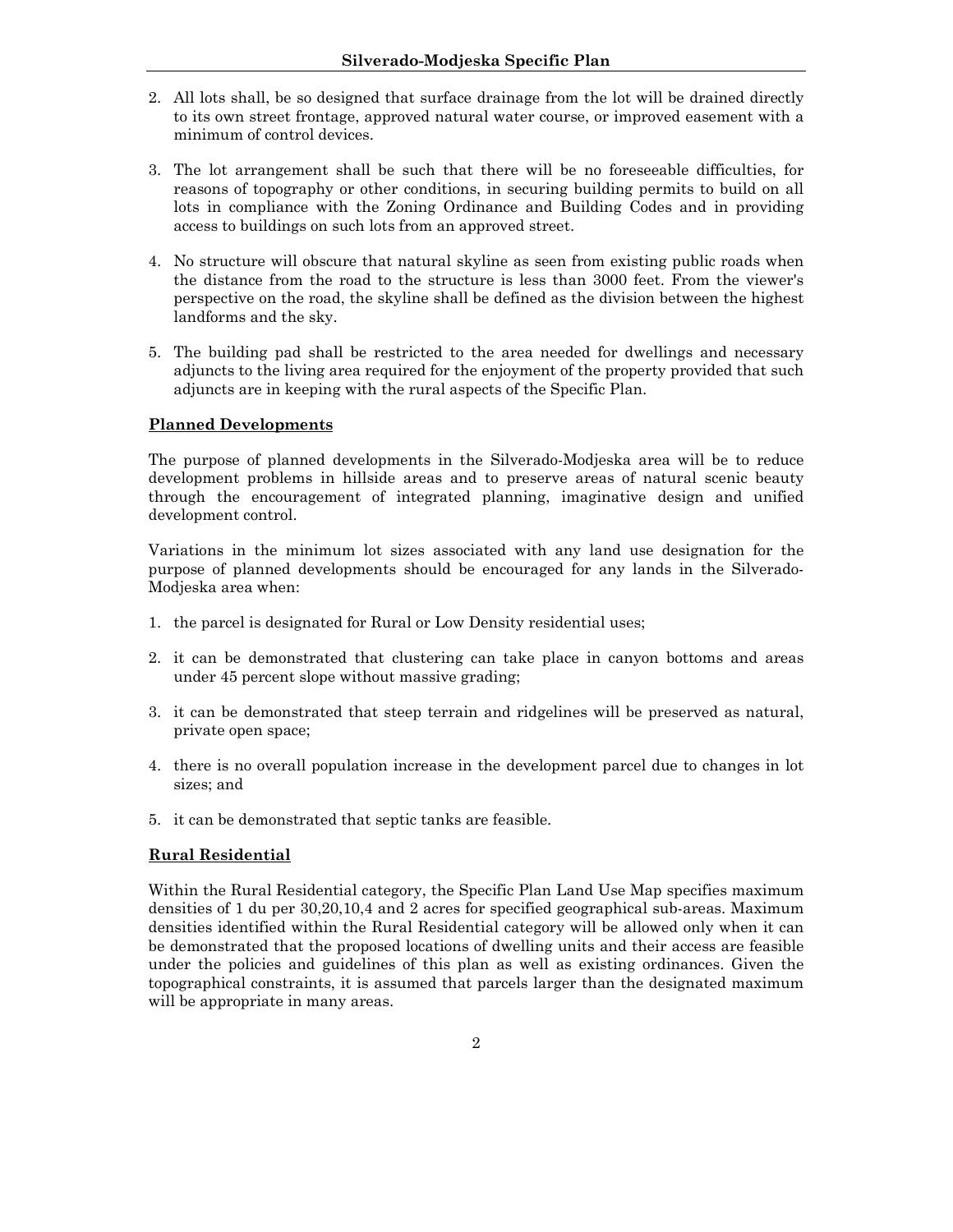# **Floodplain**

The floodplain identified on the Specific Plan Land Use Map coincides with the established hundred year floodplain. Certain portions of this area are designated for Recreation and certain portions for Rural Residential uses. That portion of the floodplain which lies in the Rural Residential category is designated for a maximum density of 1 dwelling uniter per 4 acres by this Specific Plan.

# **Low Density Residential**

One dwelling unit per acre is the highest density to be allowed for new development in areas which have relatively flat terrain and ready access to the existing road network and services.

# **Existing Low to Medium Density Residential Villages**

Existing residential areas with densities ranging from two to four dwelling units per acre are intended to recognize the existing pattern of development in Silverado and Modjeska Canyons. Lot splits, divisions of land and subdivision will not be allowed in these areas. The amalgamation of small undeveloped lots into more suitable building sites is encouraged.

# **Recreation**

Uses within the Recreation category are limited to those which emphasize outdoor activities, such as recreation vehicle parks, camping, picnicking, hiking, equestrian centers and stables, wildlife sanctuaries, wilderness parks and commercial structures directly associated with on-site recreation activities. Mobile-home parks, off-highway vehicles and motorcycle parks are prohibited. Recreational development in this category is intended to utilize and protect the existing natural environment. The intensity of recreation use, based on the number and type of structures and maximum users per day, will be regulated in accordance with site conditions, accessibility, fire hazard and compatibility with adjacent land uses.

# **Conservation**

Historical and paleontological sites and watersheds which have been singled out for special treatment in the Conservation Element of this plan have been placed in a conservation category.

# **Neighborhood Commercial**

Commercial facilities in Silverado and Modjeska are limited to existing sites and shall not be allowed in any residential category in this plan. Expansion of these sites or the location of new sites in other canyon areas may be considered in amending this plan under the following guidelines:

- 1. The facility must be intended primarily to serve the adjacent neighborhood.
- 2. The circulation and access needs can be met adequately.
- 3. The need for the facility can be adequately demonstrated.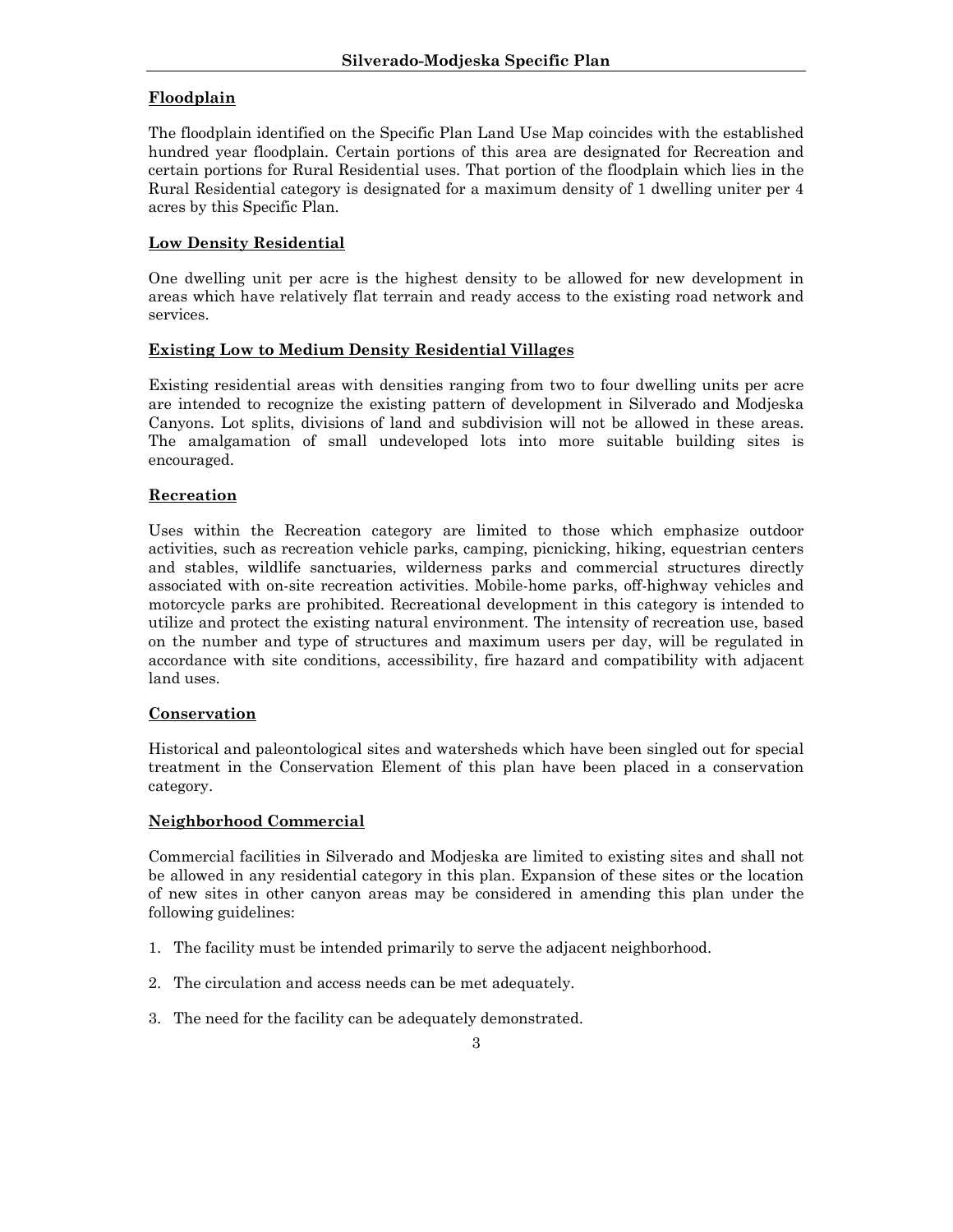- 4. Neighborhood commercial use will not cause undue impacts on neighboring properties.
- 5. No more than one neighborhood commercial area consisting of contiguously zoned parcels will be approved for each canyon area.

### **Planned Community Opportunities**

Three areas are identified for possible "Planned Communities" at higher densities than those on the Specific Plan Land Use Map:

> Holtz Ranch - Medium Density (3.5-5.0 du/ac) Irvine Mesa - Medium Density (3.5-5.0 du/ac) World Vision Property - Medium-Low Density (2.0-3.5 du/ac)

These higher density ranges apply to the designated development areas within each identified parcel and will take affect only if all of the following conditions are met:

- 1. Each identified parcel must be planned and zoned as a whole unit; "Planned Community" zoning must be applied to the entire parcel.
- 2. The development area for each parcel is limited to the major contiguous area under 30 percent slope; the remaining lands must remain in permanent, private open space.
- 3. Development proposals must include specific implementation techniques of all applicable policies and guidelines in this Specific Plan.
- 4. The following requirements must be met before the area is removed from Reserve Area status in the General Plan. These requirements are in addition to other information which is required to document compliance with the criteria for Reserve Area removal.
	- a. A waste water disposal plan which has been approved by regulating county agencies and the Santiago County Water district.
	- b. Correspondence from the Santiago County Water District confirming the availability of adequate water supplies for residential and fire protection purposes.
	- c. Evidence that the traffic generation of the proposed project will not cause the design capacity of Silverado Canyon Road to be exceeded when the canyon is fully developed.
- 5. Site plan review is required with reference to the guidelines in the Scenic Highway Element of this plan.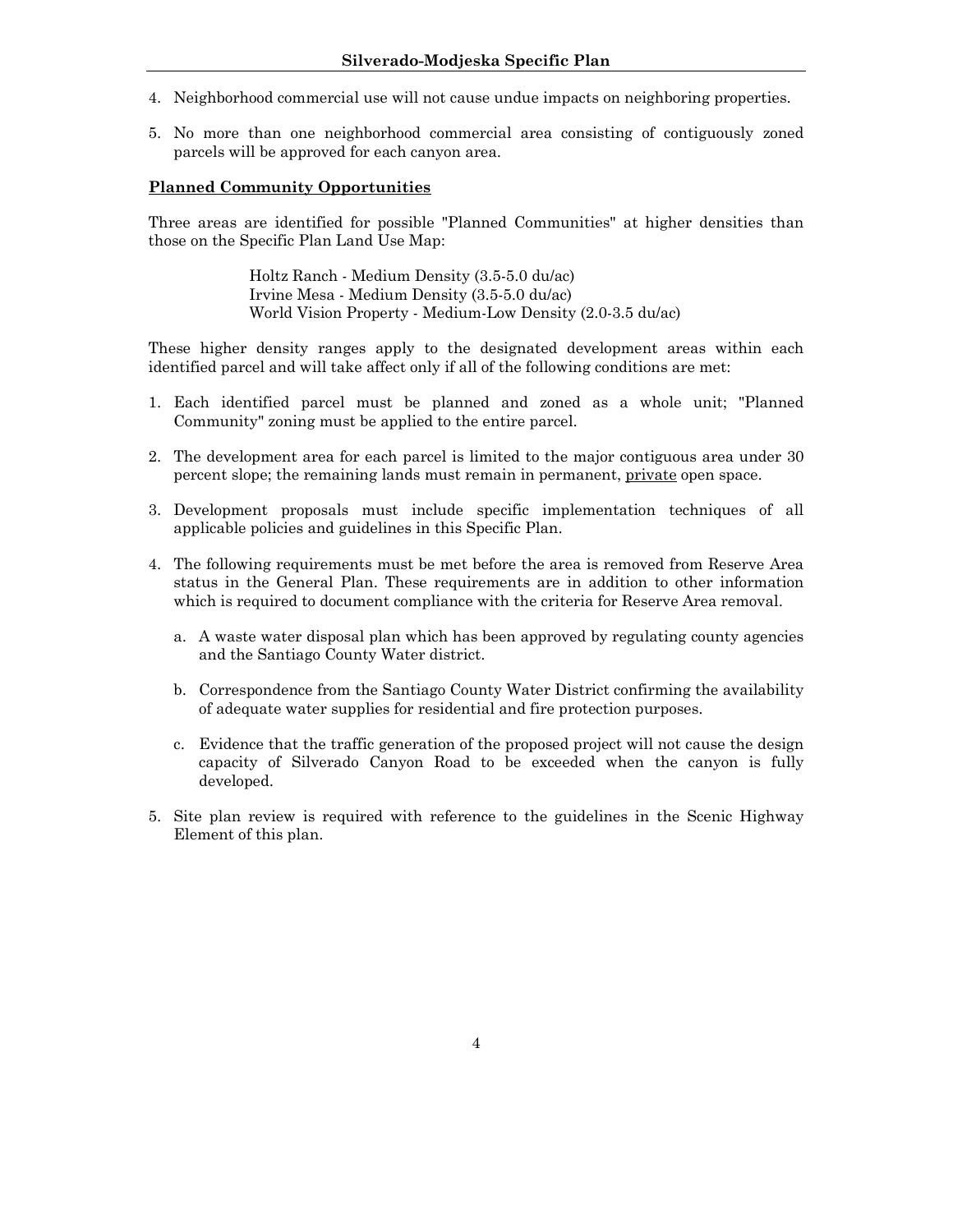6. Because it is under several different ownerships, Condition No. 1 may not be possible for Irvine Mesa. A Planned Community for a portion of the Mesa may be considered if it can be demonstrated that proposed densities are compatible with surrounding areas.

### **Williams Canyon**

Ultimately, Williams Canyon is to be devoted to the residential uses identified on the Land Use Map. However, the extraction of sand and gravel resources has immediate priority, and residential development will not be allowed to preclude the viability of sand and gravel extraction. This priority is dependent upon the existence of the (5.1) Natural Resource designation for the Grady property in the LUE of the General Plan and may be subject to change. (See Board of Supervisors Minute Order of August 31, 1977.)

Until gravel extraction in Williams Canyon is de-prioritized, the owners of the property facing Santiago Canyon Road adjacent to Williams Canyon Road (World Vision) will have to demonstrate mitigation measures against truck and passenger traffic in their "R" removal application and subsequent development plans. Also, other development plans in Williams Canyon must address potential truck traffic and vehicle traffic in their environmental documentation.

#### **CONSERVATION**

#### **Silverado Canyon Paleontological Sites**

As either public or private land, the following guidelines will be applied to the two identified Conservation areas in Silverado Canyon:

- 1. The sites should be considered for public acquisition either before or as a part of any development proposal, the application for construction or division of land on the property,
- 2. No grading or other development excavation should be made on the sites,
- 3. Pedestrian access along and through the Silverado Creek streambed and from the narrows northward to the southern Silverado site should not be restricted.
- 4. Future measures taken to preserve the sites should also provide the means for supervised and controlled examination and collection to avoid indiscriminate and wasteful use of the resource,
- 5. The sites should be protected and retained in a natural state or stabilized in their present state until such time as more specific recommendations as to their management and disposition can be made to the Board of Supervisors by the Cultural/Scientific Resources Advisory Committee.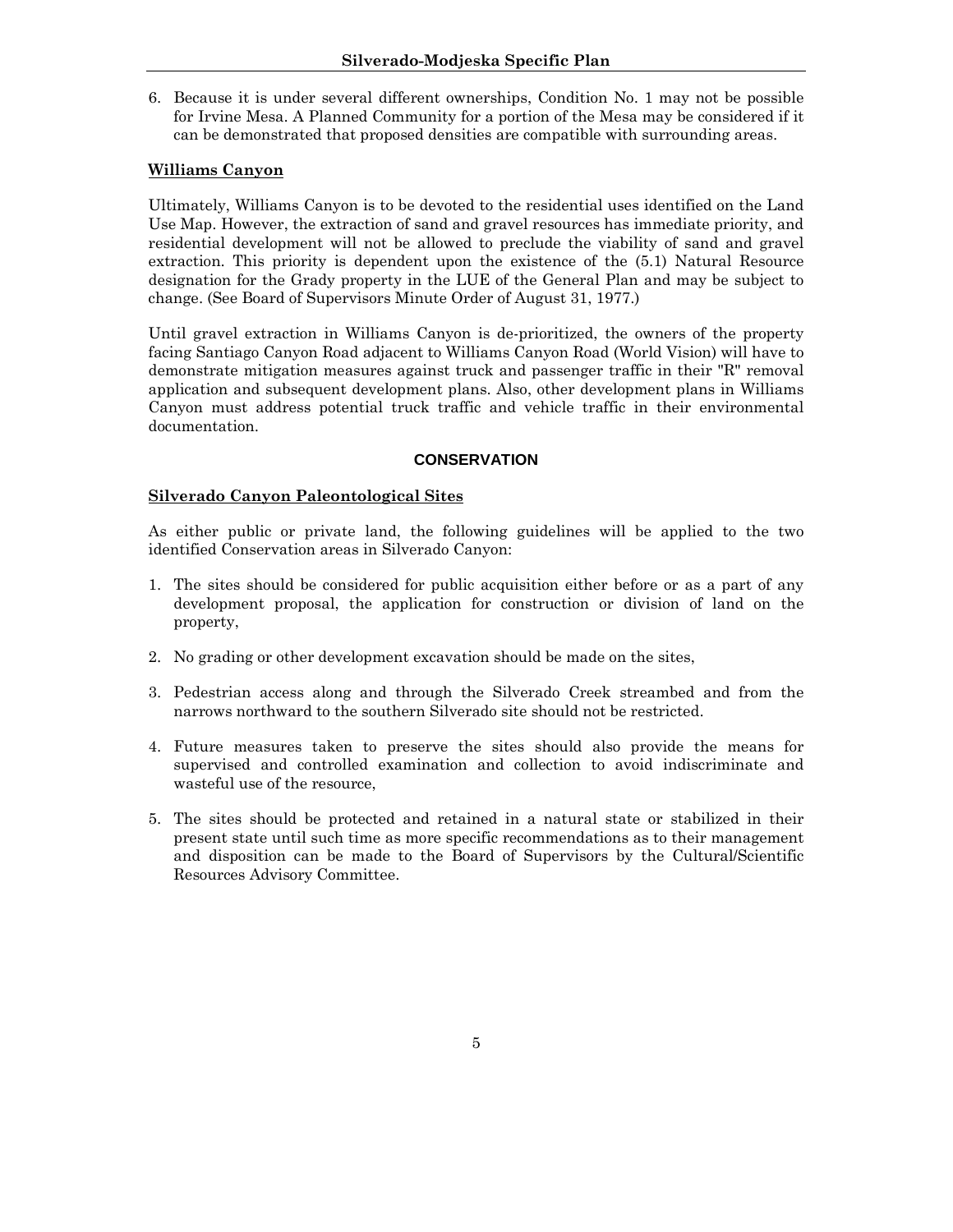# **Black Star Canyon Archaeological Site**

As either public or private land, the following guidelines will be applied to the Indian Village site in Black Star Canyon:

- 1. No grading or other development excavation should he made on the site.
- 2. The ultimate use of the site should be for an educational interpretive center which will permit the retention of the site in as natural a setting as possible to represent prehistoric living conditions.
- 3. The site should be open to the interested public wishing to visit and experience this landmark site. -
- 4. Prior to any proposed use of the site, a thorough scientific investigation should be made to identify all outstanding features and make recommendations as to the most appropriate design and management of an interpretive center facility.
- 5. The site should be protected and retained in a natural state or stabilized in its present state until such time as more specific recommendations as to its management and final disposition can be made to the Board of Supervisors by the Cultural/Scientific Resources Advisory Committee.

### **Tree Preservation**

Trees exceeding five inches in diameter will be preserved or replaced in conjunction with any grading or construction activity. In situations where development necessitates tree removal, the county may require tree planting (appropriate species of any size) and maintenance (watering as necessary) on the subject property or public right of way on a one-for-one basis.

#### **Stream Preservation**

The natural character of all watercourses and areas subject to flooding including riparian vegetation, will be preserved. If development takes place within these areas the location of structures must minimize the need for channelization (i.e., walls, berms, fill, etc.).

#### **SAFETY**

#### **Flooding Areas**

Within the residential areas of Silverado and Modjeska Canyons, tentative tracts and tentative parcel maps which propose structures in areas subject to known flooding will be denied.

#### **Ridgeline Setbacks**

For development on mesas, ridgelines and hilltops, appropriate setbacks from steep slopes are a preferred mitigation measure for fire hazard.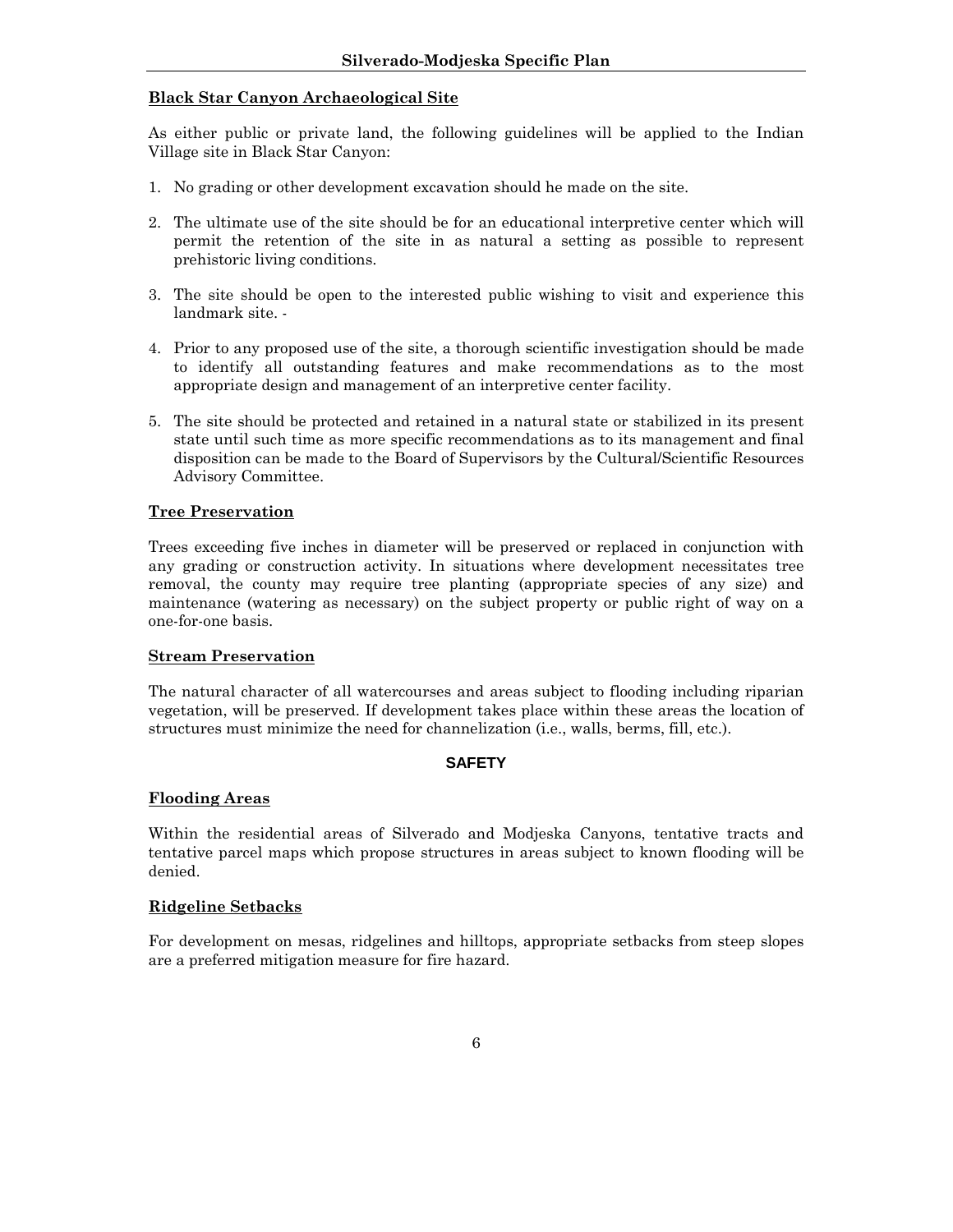# **Geologic Hazards**

Hazards attributable to landsliding and expansive soil can be reduced by a combination of measures involving geologic investigations, engineering practices and effective enforcement of grading ordinances. However, the cost of these measures can be high in both dollar value and the deleterious effect upon the landscape and environment. Land divisions and developments should be designed to minimize these particular costs. The following guidelines will become operable for zone changes, tentative parcel maps,-tentative tract maps, public works construction or building permit.

- 1. Any public or private development proposal made within the planning area should be accompanied with sufficient information which can identify existing hazards, including faults, landslides and fire.
- 2. The information should be presented in detail adequate to enable the reviewing agency to make determination of the level of risk for the type of development proposed.
- 3. The information should encompass the geographic area of the proposal and, if necessary, the surrounding area if such area has relative impact with regards to hazards.
- 4. The information should include a map(s) showing precise location of all hazards with regard to the proposal.
- 5. The information should contain a description of the methods used in preparation of the map data.
- 6. The information should contain the methodology and all evidence for any conclusions presented.
- 7. For areas which have been identified as having hazard potential in Guideline No. 3, the developer/subdivider should demonstrate the feasibility of mitigation measures to the satisfaction of County agencies.

# **Fire Protection**

The area covered by this specific plan is located in the High and Extreme Fire Hazard Severity Classification according to the Safety Element of the General Plan. Proposed development will be required to achieve an acceptable level of risk for exposure to flammable vegetation. Specific concerns include:

- 1. Street standards (width, grades, length of deadends, number of dwelling units served, and roadside clearance).
- 2. Access to watershed areas.
- 3. Water supply (quantity, reliability and fire hydrant distribution).
- 4. Fuel modification.
- 5. Fire retardant roofs.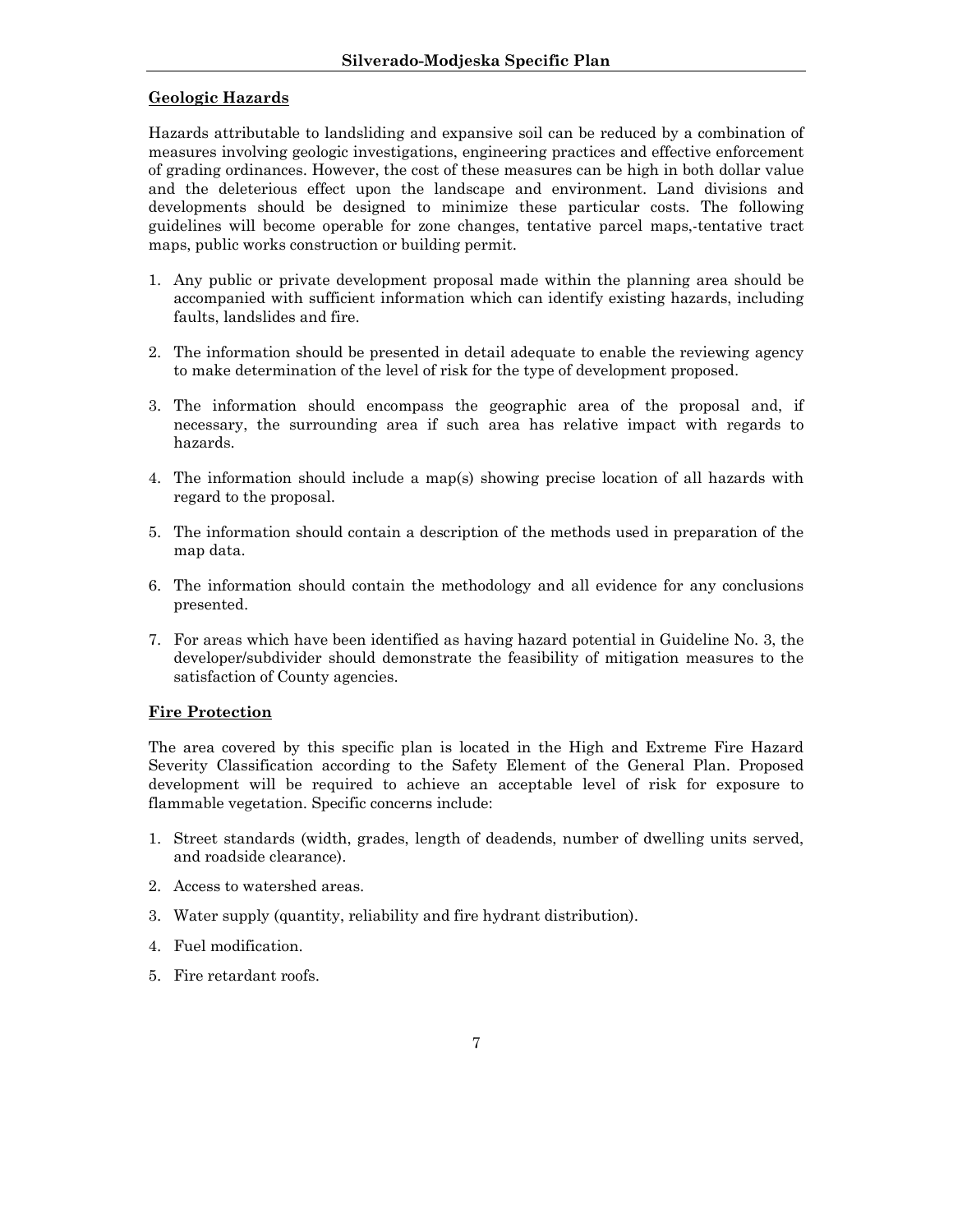Project initiators should obtain a copy of the "Fire Protection Planning Task Force Report" from E:M.A. Regulation. This report delineates performance criteria for determining an acceptable level of risk for fire protection.

#### **OPEN SPACE**

### **Cleveland National Forest**

Most of the Silverado-Modjeska area is in federal ownership as part of the Cleveland National Forest and will remain as permanent, undeveloped open space because of its steep topography.

# **Regional Parks**

Acquisition of lands for regional parks designated by the Master Plan of Regional Parks will provide managed open space. Park development will utilize and emphasize the existing natural environment and enable public use to be controlled in order to preserve and protect natural amenities. The large, undeveloped floodplain in Santiago Canyon is designated for those recreational uses which will preserve the essential character of the existing landscape without any major flood control devices.

### **CIRCULATION**

### **Rural Road Character**

Curbs, gutters, sidewalks and street lights shall not be allowed unless necessary for safety purposes.

### **Rural Street Standards**

Wherever possible, the developments in the study area should meet the adopted criteria for the application of rural streets, and the streets therein should be constructed in accordance with the appropriate rural street standards.

#### **Modifications of Standards**

Consideration should be given to modification of streets standards when opportunities to preserve trees and the natural terrain in canyon bottoms are present. However, standards which ensure emergency vehicle access and are necessary to implement fuel breaks (especially in steep hillside areas) will not be modified.

#### **SCENIC HIGHWAY**

#### **Commercial Restrictions**

Neighborhood Commercial sites will not be allowed within the scenic highway corridor.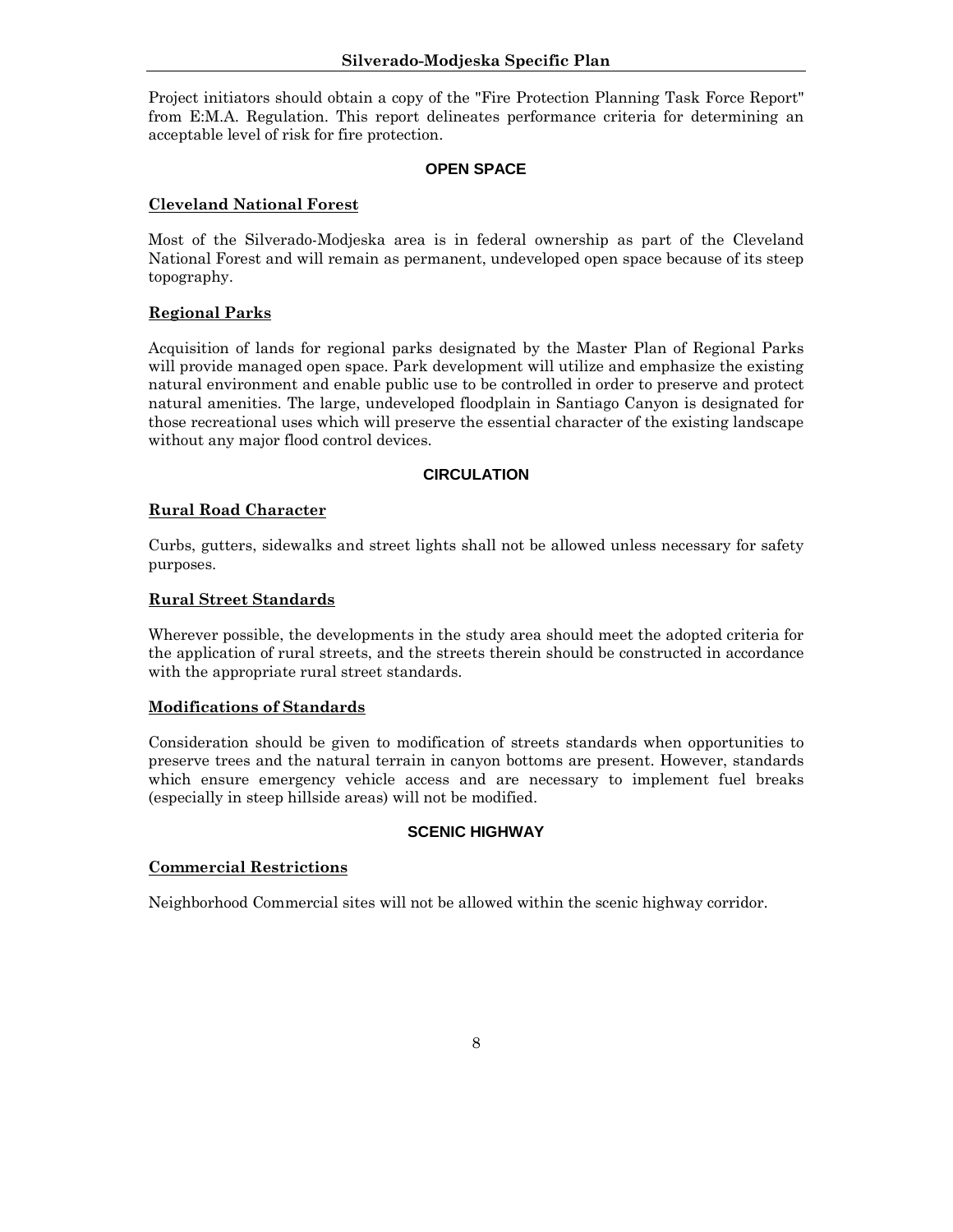# **Site Plan Review**

Site Plan Review will be required for all residential subdivisions within the defined scenic highway corridor, Holtz Ranch and Irvine Mesa with respect to the provisions of this specific plan and to the following guidelines:

- 1. Development should be set back from the roadway in a manner which allows the setback area to be used for screening development from the roadway without obscuring the skyline of distant hills and ridgelines. Screening techniques should include earth berms, tree planting and other natural landscaping.
- 2. There are to be no paved sidewalks along public roads.
- 3. Colors, materials and finishes contrasting with the existing environment must be minimized.
- 4. All signs should be subject to the conditions of the SR zoning ordinance.
- 5. Parking lot roadway, walkway and security lighting fixtures are not to project above the roof line of any building and are to be shielded in a manner which minimizes their reflection onto adjacent property and public roads.
- 6. Removal of trees from the Modjeska Olive Grove should be minimized.

#### **NOISE**

Development along Santiago Canyon road should be designed to account for projected noise levels from the ultimate right-of-way in order to minimize the necessity for future sound attenuation measures.

#### **HOUSING**

Characteristics such as steep topography, geologic problems, lack of sewers, public transportation and local employment inhibit the opportunities for low-moderate income housing. Silverado-Modjeska contains no significant pockets of poor or minority residents.

# **SPECIFIC PLAN AMENDMENTS**

Specific Plan Amendments, including changes in density categories, may be proposed by property owner(s) subject to procedures established by Government Code Section 65507. The amendment request shall include supporting materials which define the following.:

- 1. Conditions relating to the subject property which are different from those existing at the time of Specific Plan adoption.
- 2. Uniqueness of the subject property that was not evident at the scale of study for the Specific Plan.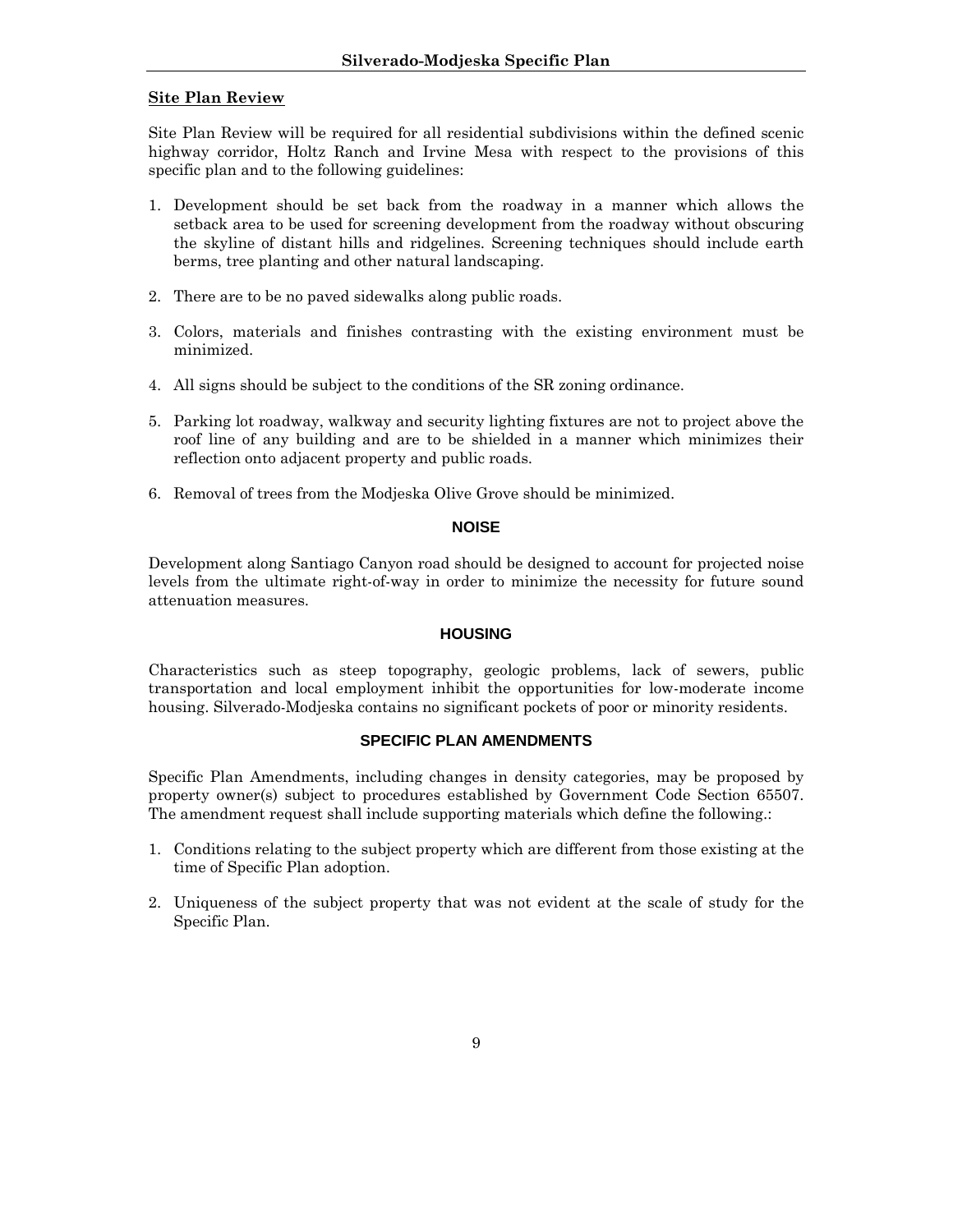3. Relationship and impact of the proposed amendment on the entire canyon. 4system in which the subject property is located with particular emphasis on public facilities and possible, cumulative impacts if other similar properties were so amended.

### **AMENDMENTS TO PLAN**

The following amendments to the Silverado-Modjeska Specific Plan were approved by the Board of Supervisors since the formulation of the Silverado-Modjeska Specific Plan.

### **1st Amendment - September 21, 1981**

By Resolution No. 81-1321, Amendment No. 1 was passed on September 21, 1981. A 33.6 acre parcel located in Silverado Canyon, approximately three miles east of Santiago Canyon Road, was redesignated from Rural Residential 1 dwelling unit per 30 acres (I DU/30 AC) to, Rural Residential, 1 DU/10 AC and 1 DU/20 AC. The applicant was Henry Brown.

### **2nd Amendment - August 11, 1982**

By Resolution No. 82-1223, Amendment No. 2 was passed on August 11, 1982. The affected area is a 156-acre parcel located within a portion of Baker and Hall canyons, situated between Black Star and Ladd Canyons. The intersection of Silverado Canyon Road and Santiago Canyon Road is 2.5 miles to the Southwest. The change reclassified 110 acres designated Rural Residential, 1 DU/20 AC and 46 acres designated Recreational to:

> 31 acres designated Rural Residential, 1 DU/10 AC, 51 acres designated Rural Residential, 1 DU/4 AC, 45 acres of conservation, and 29 acres of Recreation.

The applicant was Marvin Crocker for the Baker Creek Ranch.

# **3rd Amendment - February 1, 1984**

By Resolution No. 84-149, Amendment No. 3, was passed on February 1, 1984. The 12-acre parcel is located in Silverado Canyon, approximately one mile east of Santiago Canyon Road. The amendment redesignated a 2-acre area from Rural Residential, 1 DU/10 AC to Low Density Residential, 1 DU/1 AC. The other land use designations on the site remained unchanged. The applicant was Hannis/Collar.